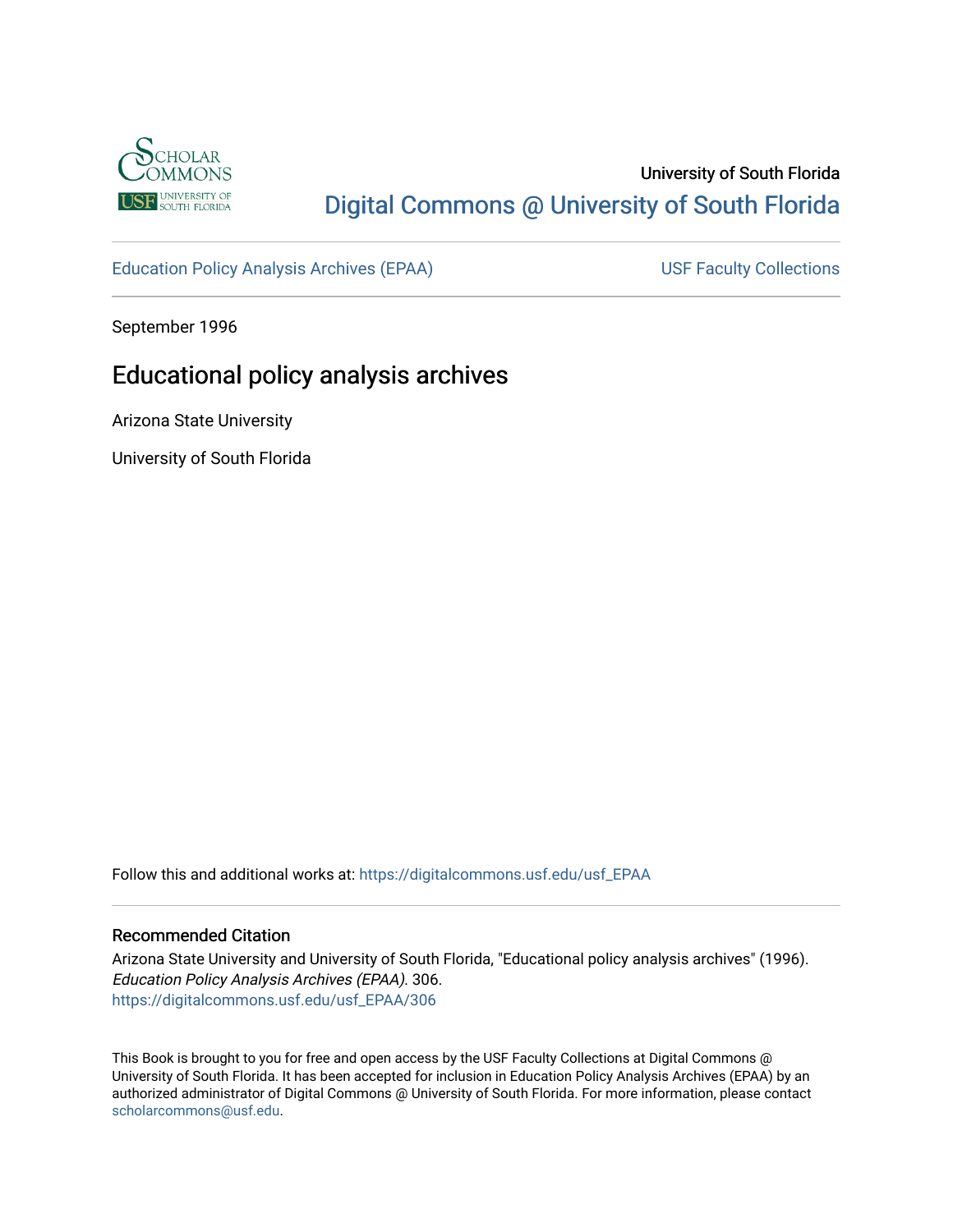# **Education Policy Analysis Archives**

**Volume 4 Number 15 September 6, 1996 ISSN 1068-2341**

A peer-reviewed scholarly electronic journal.

Editor: Gene V Glass,Glass@ASU.EDU. College of Education, Arizona State University,Tempe AZ 85287-2411

Copyright 1996, the EDUCATION POLICY ANALYSIS ARCHIVES.Permission is hereby granted to copy any article provided that EDUCATION POLICY ANALYSIS ARCHIVES is credited and copies are not sold.

#### **A Review of Dorn's** *Creating the Dropout*

Sherman Dorn. (1996) *Creating the Dropout: An Institutional and Social History of School.* Praeger. \$55.00.

## **Aimee Howley Marshall University**

*ess016@marshall.wvnet.edu*

Let me recommend Sherman Dorn's new book, *Creating the Dropout*. The book undertakes a scholarly trek through the rhetoric of school leaving, construing economic and political vagaries as the occasions for a manufactured problem. At the end of the trip, the sympathetic reader is left wondering why he or she wasn't politically savvy enough back then to desert high school or, at the very least, to boycott the graduation ceremony.

Interesting as the historical journey proves, it somehow evades theoretical mapping, and this is a major weakness in an otherwise well-crafted effort. Throughout my reading, I kept taking side trips on my own to better situate Dorn's aims and interpretations. These provide a contrapuntal low road to the high one that Dorn has us travel.

 Dorn begins his historical interpretation with a paradox: As increasing numbers of teenagers attended and graduated from high school, increasing rhetorical attention was drawn to the "dropout". This attention, however, took various forms at first, which crystallized into a set of predictable, stereotypic assertions in the 1960s. By the mid-1960s, in other words, graduation from high-school had become an age norm . But was failure to graduate really a crisis, either for the individual or for society? Or was its significance, its status as a "crisis" manufactured? In Dorn's view, the "drop-out" was invented, not discovered:

...dropping out in itself was not a primary concern of educators until the mid-twentieth century. Many of the issues we think of today as connecting with dropping out--the need to socialize children, the response of schools to urban poverty, the economic promise of education, and the problems of children who have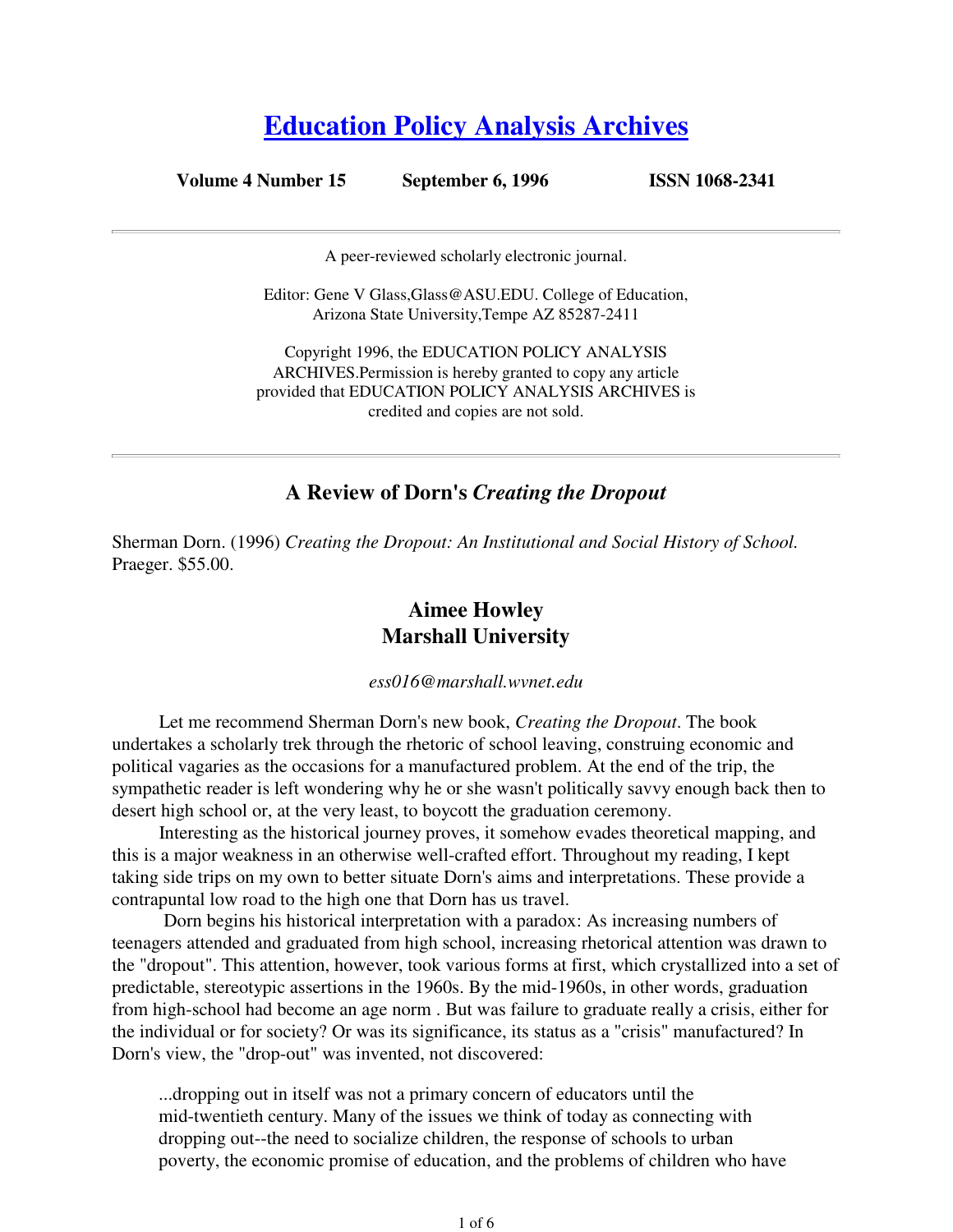academic difficulties in school--have appeared frequently without being part of an explicit discussion about dropping out. Only after 1960 did they become commonly identified as part of a specific problem called "dropping out." Concerns about dependency, the belief in schools' ability to improve the poor, and the expectation that all teenagers should be in school gelled in the dropout debate. Then educators struggled to respond to the "new" issue of dropping out. (p. 80)

 The invention of the dropout was, according to Dorn, a way for schools and the media to channel and thus contain more general concerns about the condition of cities. Unlike the structural conditions of poverty or the irrelevance of the school curriculum, the dropout could be blamed for his (the invented dropout was most often male) own circumstances. Furthermore, he could be assigned blame for the increasing unrest within urban communities. In this manner, the effects of racism in the school and workplace, inadequate basic education, and unresponsive social services could be discounted. Schools and other government bodies could distance themselves, when the problems of the cities were attributed to some combination of inadequate upbringing, cultural disadvantage, and personal dereliction.

 Dorn's explanation is compelling, and he supports it through a careful review of relevant professional literature about education as well as through an analysis of primary documents from three cities. Nevertheless, it is an interpretive claim, and its positioning as interpretation is not well enough explored. Because he avoids theoretical and methodological issues, Dorn leaves the reader to discover (or allows the reader to ignore) the sources of and supports for his underlying theoretical premise-- that discourse can invent social reality.

 The tendency to draw this sort of conclusion has its own history, of course, and my first side trip was to find sources of this presumption. A cursory visit to the library catalog allowed me to identify an entire genre in historical and social science literature devoted to uncovering the social manufacture of certain real things that we all appear to take for granted, childhood, for example, (Aries, 1962), the "crisis of education" (Berliner, 1995), giftedness (Margolin, 1994), madness (Szasz, 1974). The analyses differ, but the leitmotifs are the same: the social world is something of our own making, not everything is what it seems. This approach to analysis, for which we might as well blame Marx (the hidden workings of the social relations of production) and Freud (the hidden psycho sexual motive) is itself an invention of discourse. Dorn, like the rest of us, is to some extent trapped in his own trap. In a world made of discourse, what truth claims can any discourse support? I found myself wishing that Dorn had wrestled more thoroughly with this fundamental question of purpose and method.

 It would be unfair, however, to accuse Dorn of ignoring the question completely. He did deal with it in the context of his analysis of the rhetoric of "dropping out", but he construed it narrowly as if to imply that his own discourse and its moorings in a particular literature were somehow immune. His framing of the question looked something like this: Why was the social construction of the dropout crisis irrational? To understand what Dorn must mean by "rational," we can look at his answer:

First, the perceived crisis was not in response to a real demographic trend; graduation became more, not less, prevalent in the middle twentieth century. Second, the perceived crisis did not lead to effective or even widespread policy changes. Third, the public debate over dropping out omitted issues and perspectives that a rational discussion should have included. (p. 99)

 This answer suggests that a "rational" social construction would correspond to "the facts", support improvements, and attend to all the relevant issues. But isn't this asking too much of social construction? After all, the premise that something (the dropout, for instance) can be created out of the discourse surrounding it--in other words, can be interpreted into existence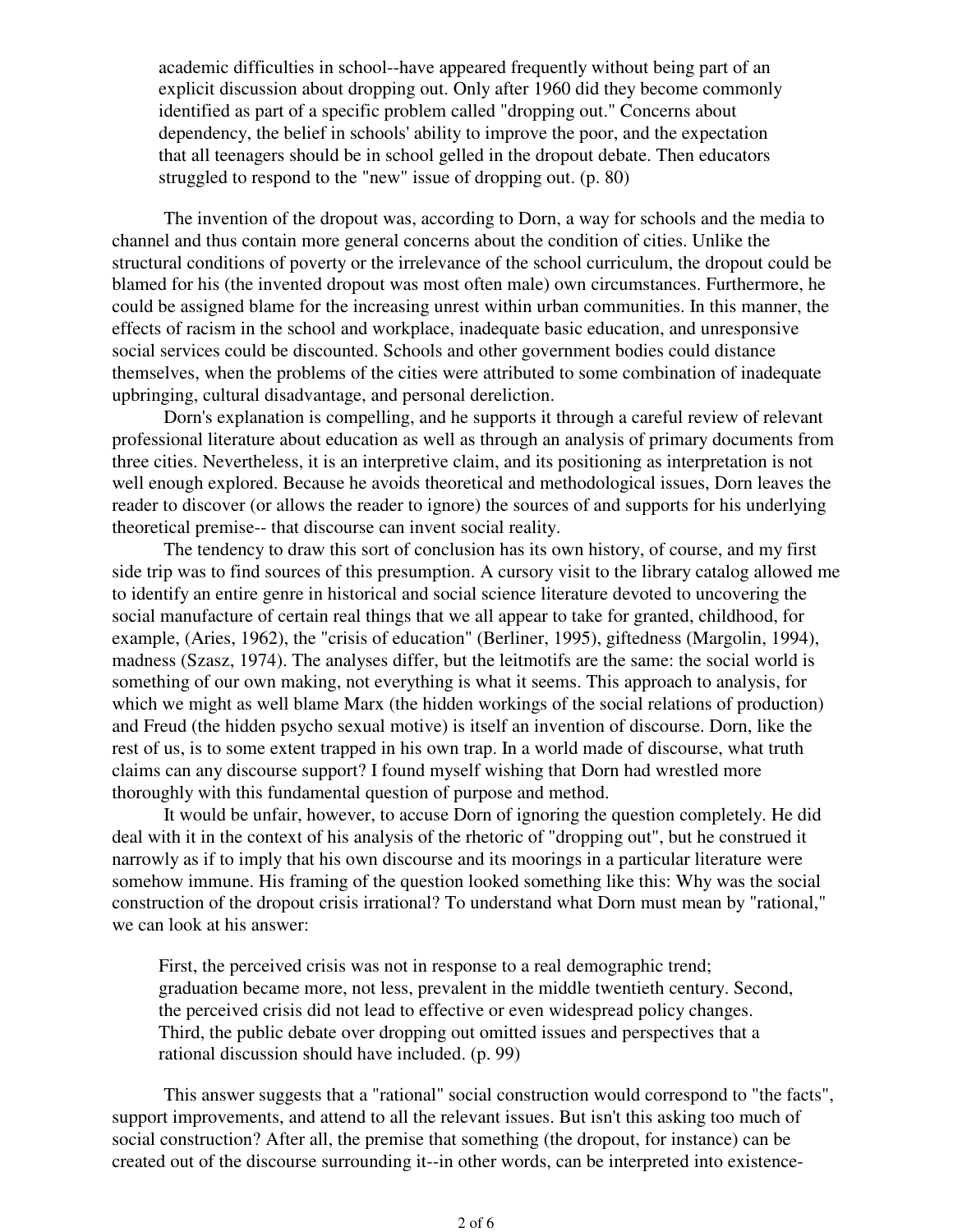-suggests the presence, and in a logical sense, necessity, of multiple interpretations. If the facts manifested themselves apart from interpretation, we wouldn't need or, for that matter, even be able to tolerate discourse that subverted the self-evident "truth."

 But facts, particularly about human enterprises, do not come to us that way. Nor do our interpretations, however earnest, require ameliorative action. Furthermore, interpretation, by its very nature, includes some and excludes other perspectives. In consideration of these features of interpretation, Dorn's invocation of the "rational" sounds antiquated and hollow. Rather than basing his claims on the impossible distinction between "rational" and "irrational" interpretations, Dorn would have been better served by examining the dynamics of conflict within the discourse itself. And to a certain extent--for example in his comparison of the Philadelphia school systems' claims about dropouts and the competing claims of a civil rights organization in West Philadelphia--he did. Nevertheless, this stance does not permeate the entire work. And, in my view, it should.

 The most important side trip for me, then, involved reconstructing Dorn's argument in view of the assumption that the "dropout crisis"--by virtue of the fact that it could be nothing other than a social construct--was rational according to some logic. Finding the logic behind the construct became the purpose of my divagation. This low road came curiously close to the path that Dorn took in the final chapter of the book. But the divergences were also telling.

 For Dorn, the dropout stereotype was important because of what it hid, not because of what it revealed. That is, by focusing on the dropout, educators and policy makers were able to shield themselves from direct confrontation with the inequities of schooling, the vagaries of the labor market, the paradoxes of credentialism, and the fear of dependency. This interpretation suggests that the particular construction of dropouts was intentional, rather than endemic. Educators, on this view, could have constructed matters otherwise. The "dropout" then hid from educators and the public an improved (liberal) prospect for education that might otherwise have been visible to them. In a broad sense, according to this interpretation, social construction is taken to be willful --the result of managed discourse, not of conflict over discourse.

The alternative reading, however, takes social construction to be the product of conflict whose sources arise outside of the discourse itself. On this view, social constructions embody material interests, and the conflicts over discursive representations of the social world implicate disputes over the way that material interests are translated into strategies of language. From this vantage, improvement has no absolute referent, and the truth of a claim depends on how it is contextualized, by whom, and toward what ends. This interpretation assumes that the position one takes on a question (for example, the question of dropouts) is not primarily voluntary, but constitutes an embodiment of one's material interests or alignments. Further, it posits that the truth of a claim is a matter internal to a position or constellation of interests, not susceptible to resolution across positions.

With respect to dropouts, the alternative reading presents two (or more) opposing sets of interests, reasoned in ways to establish internal coherence, but essentially incommensurable. One set of interests seeks to perpetuate social inequities, whether in the name of merit (e.g., recommending higher standards for degree attainment) or in the name of recuperation (e.g., calling for lower dropout rates). Providing more social goods to those who have historically been deprived constitutes another set of interests. And curiously, this set of interests may also be represented by the invocation to increase high school graduation rates of certain groups and to improve the quality of the high school curriculum.

 Failing to give a thorough accounting of the conflicts implicit in the discourse on dropouts, Dorn ultimately provides a simplified and rootless interpretation. One of his concluding remarks demonstrates how this failing leads to a kind of incoherence.

The way we have rationalized our expectation of graduation, with the stereotype of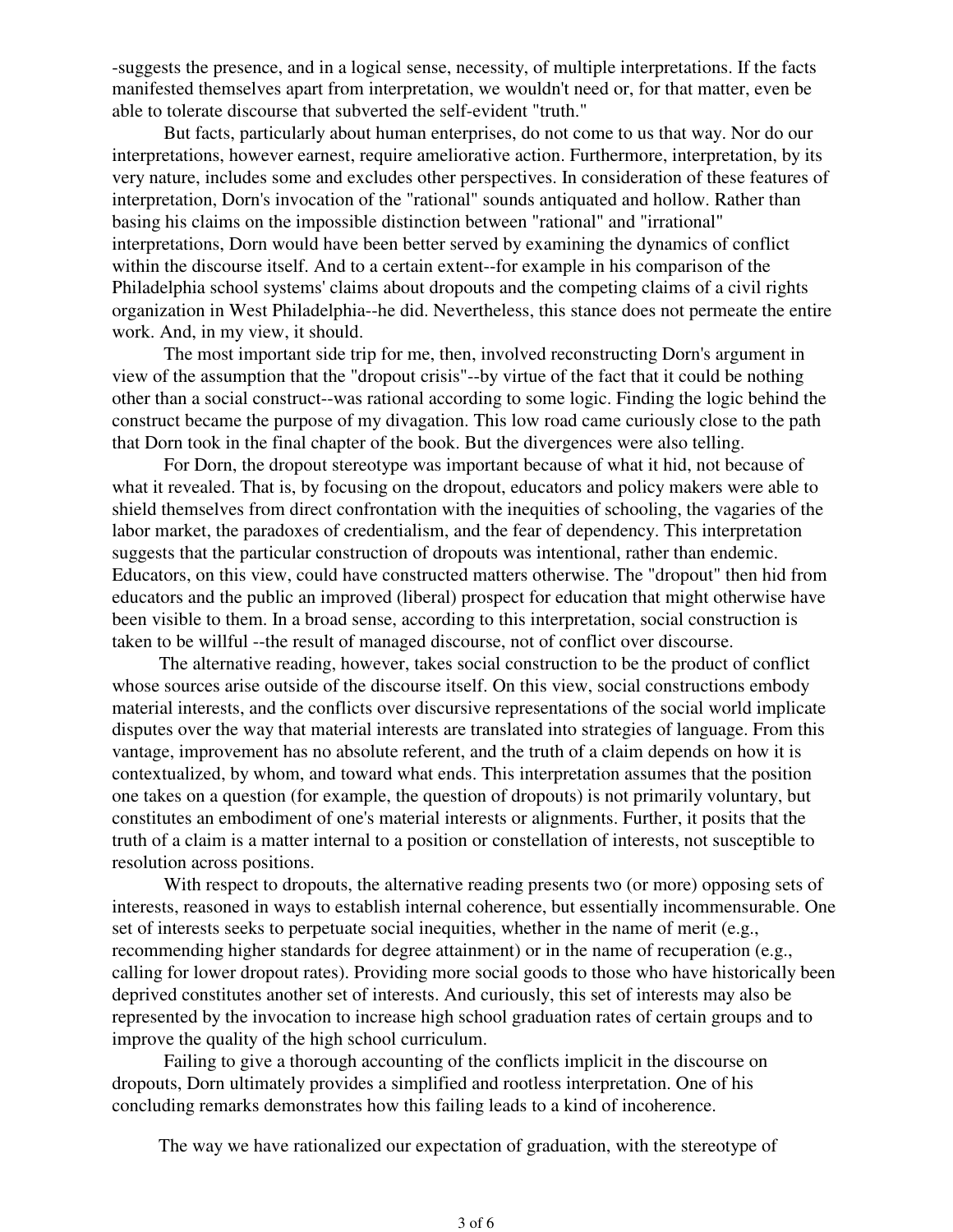the high school dropout, has focused on the most superficial aspects of education- providing or maintaining the worth of credentials and preventing dependency and criminality. The social construction of the dropout problem has thus continued our national obsession with education either as a panacea for social problems or as the last bulwark against urban chaos. (p. 132)

What's wrong here is that Dorn imagines himself able to speak from some vantage external to social construction and, in a way, to discourse itself. If "we" are obsessed with a particular construction of education, how has Dorn managed to escape? If he hasn't escaped, how can he make the distinction between what is really "rational" and what is arbitrarily "rationalized?"

 That this failing is subtle--some might say invisible or even manufactured--is testimony to Dorn's overall rigor and good will. He offers up a careful history in an effort to improve our outlook. The claim that his analysis of rhetoric might have opened onto a wider view of what discourse embeds and reveals is hardly a condemnation.

 One last tangent took me back to the library for a brief and seemingly irrelevant, though surprisingly instructive, inquiry into the context of Dorn's title. I found him, and, for better or worse, he finds himself in the company of:

*Creating the American Presidency, Creating the Best Impression, Creating the Big Game, Creating the Bill of Rights, Creating the Capacity for Attachment, Creating the Caring Congregation, Creating the Child, Creating the Child-centered Classroom, Creating the Cold War University, Creating the College of the Sea, Creating the Commonwealth, Creating the Competitive Edge through Human Resource Planning, Creating the Computer, Creating the Conditions for School Improvement, Creating the Constitution, Creating the Corporate Future, Creating the Country, Creating the Countryside, Creating the Couple, Creating the Empire of Reason, Creating the Entangling Alliance, Creating the Ergonomically Sound Workplace, Creating the European Community, Creating the Evangelizing Parish, Creating the Federal City, Creating the Federal Judicial System, Creating the Future, Creating the Future for South Dakota, Creating the Future of Health Care Education, Creating the Future Today, Creating the Future--Agendas for Tomorrow, Creating the Global Company, Creating the High Performance International Petrol, Creating the High Performance Team, Creating the Human Environment, Creating the Inclusive Preschool, Creating the Kingdom of Ends, Creating the Language of Thought, Creating the Library Identity, Creating the Literature Portfolio, Creating the Look, Creating the Medical Marketplace, Creating the Modern South, Creating the Multi-age Classroom, Creating the Nation in Provincial France, Creating the National Pastime, Creating the New American Hospital, Creating the New Local Government, Creating the New Wealth, Creating the Nonsexist Classroom, Creating the North American Landscape, Creating the Old Testament, Creating the Opportunity, Creating the Palestinian State, Creating the Peaceable School, Creating the People's University, Creating the Perfect Database, Creating the Perfect House Dog, Creating the Post-communist Order, Creating the Quality School, Creating the Resilient Organization, Creating the School, Creating the Second Cold War, Creating the Service Culture, Creating the Source through Folkloristic Fieldwork, Creating the Story, Creating the Successful Business Plan, Creating the Teachable Moment, Creating the Team, Creating the Technical Report, Creating the Technopolis, Creating the Thoughtful Classroom, Creating the Total Quality Effective School, Creating the Unipart Calendar, Creating the Virtual Store, Creating the Welfare State, Creating the West, Creating the Work you Love, Creating the World, Creating the Writing Portfolio, and*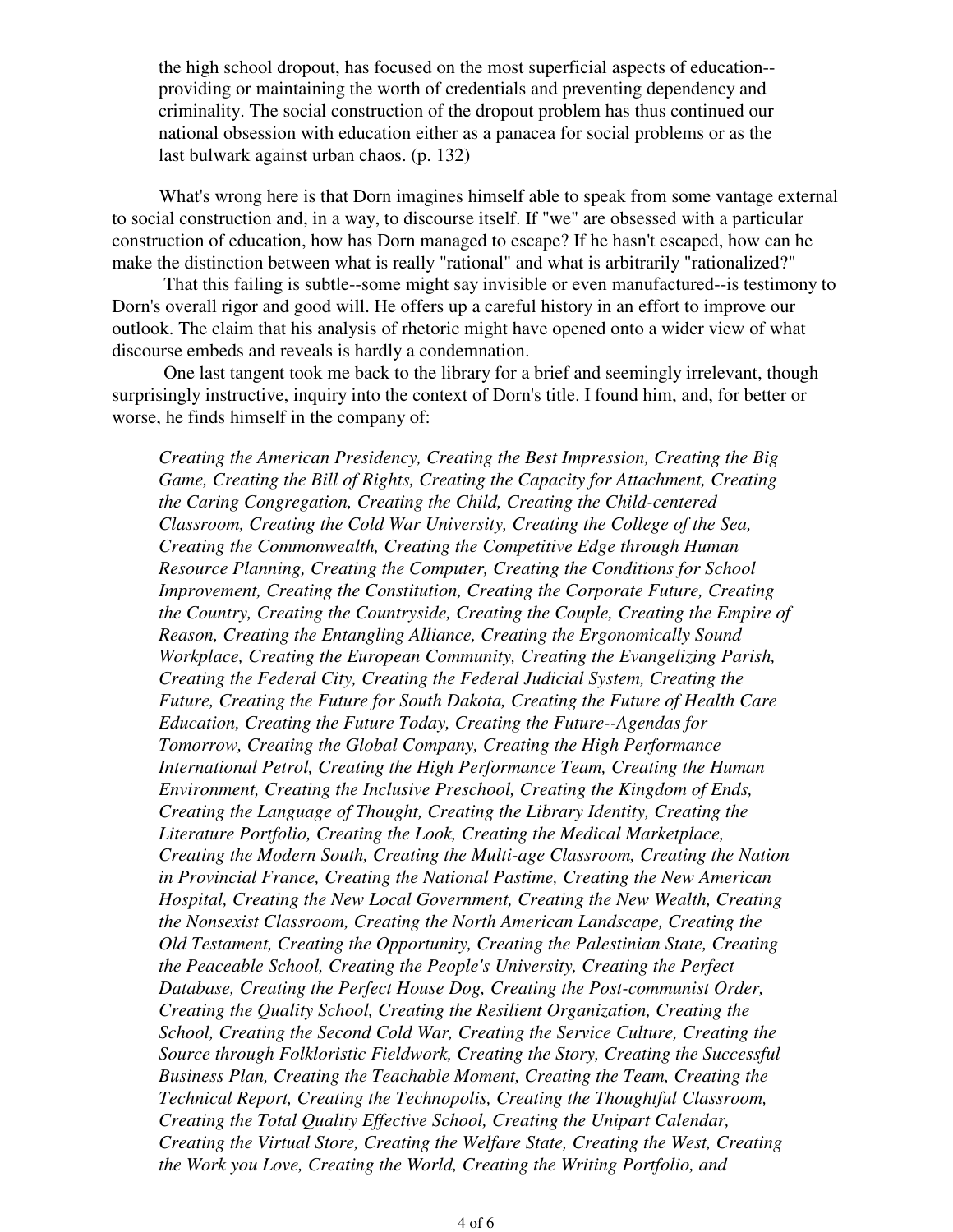*Creating the 21st Century Through Innovation.*

 Where exactly to locate Dorn's historical analysis among this crowd of persuaders, unpackers, and bandwagoneers is your decision. But despite a certain theoretical inattentiveness, he still occupies, in my view, a piece of the high ground.

### **References**

Aries, P. (1962). *Centuries of childhood: A social history of family life.* New York : Vintage Books.

Berliner, D.C., Biddle, B.J. (1995). *The Manufactured Crisis: Myths, fraud, and the attack on America's public schools.* Reading, MA: Addison-Wesley,

Margolin, L. (1994). *Goodness personified: The emergence of gifted children.* New York: Aldine de Gruyter.

Szasz, T.S. (1974). *The myth of mental illness: Foundations of a theory of personal conduct* (rev. ed.). New York, Harper & Row.

#### **Copyright 1996 by the** *Education Policy Analysis Archives*

*EPAA* can be accessed either by visiting one of its several archived forms or by subscribing to the LISTSERV known as EPAA at LISTSERV@asu.edu. (To subscribe, send an email letter to LISTSERV@asu.edu whose sole contents are SUB EPAA your-name.) As articles are published by the *Archives*, they are sent immediately to the EPAA subscribers and simultaneously archived in three forms. Articles are archived on *EPAA* as individual files under the name of the author and the Volume and article number. For example, the article by Stephen Kemmis in Volume 1, Number 1 of the *Archives* can be retrieved by sending an e-mail letter to LISTSERV@asu.edu and making the single line in the letter read GET KEMMIS V1N1 F=MAIL. For a table of contents of the entire ARCHIVES, send the following e-mail message to LISTSERV@asu.edu: INDEX EPAA F=MAIL, that is, send an e-mail letter and make its single line read INDEX EPAA F=MAIL.

The World Wide Web address for the *Education Policy Analysis Archives* is http://seamonkey.ed.asu.edu/epaa

*Education Policy Analysis Archives* are "gophered" in the directory Campus-Wide Information at the gopher server INFO.ASU.EDU.

To receive a publication guide for submitting articles, see the *EPAA* World Wide Web site or send an e-mail letter to LISTSERV@asu.edu and include the single line GET EPAA PUBGUIDE F=MAIL. It will be sent to you by return e-mail. General questions about appropriateness of topics or particular articles may be addressed to the Editor, Gene V Glass, Glass@asu.edu or reach him at College of Education, Arizona State University, Tempe, AZ 85287-2411. (602-965-2692)

#### **Editorial Board**

Greg Camilli *camilli@rci.rutgers.edu* John Covaleskie *jcovales@nmu.edu*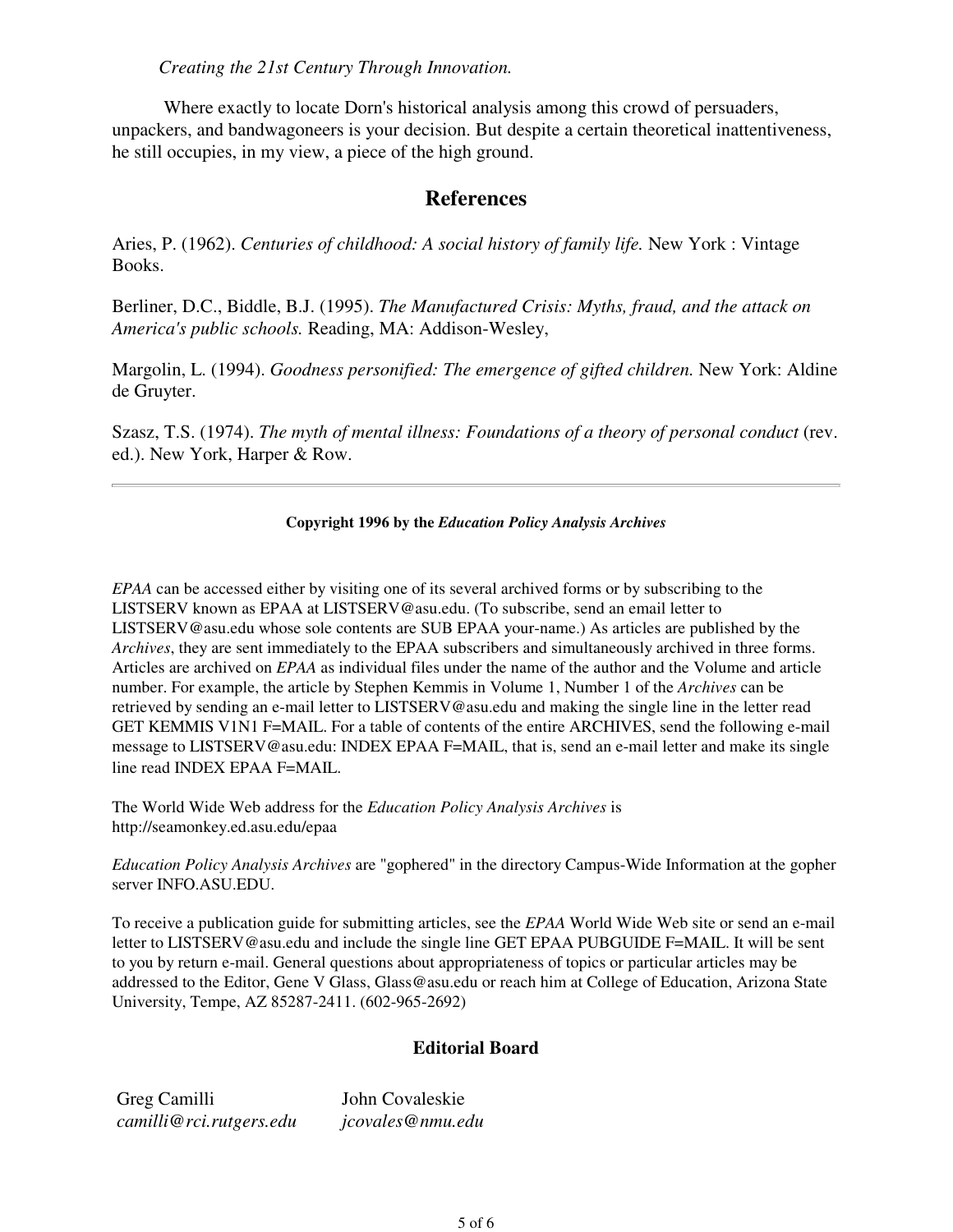Andrew Coulson *andrewco@ix.netcom.com*

Sherman Dorn *sfxj9x@scfn.thpl.lib.fl.us*

Thomas F. Green *tfgreen@mailbox.syr.edu*

Arlen Gullickson *gullickson@gw.wmich.edu*

Aimee Howley *ess016@marshall.wvnet.edu u56e3@wvnvm.bitnet*

William Hunter *hunter@acs.ucalgary.ca*

Benjamin Levin *levin@ccu.umanitoba.ca*

Dewayne Matthews *dm@wiche.edu*

Les McLean *lmclean@oise.on.ca*

Anne L. Pemberton *apembert@pen.k12.va.us*

Richard C. Richardson *richard.richardson@asu.edu rud@purdue.edu*

Dennis Sayers *dmsayers@ucdavis.edu*

Robert Stonehill *rstonehi@inet.ed.gov* Alan Davis *adavis@castle.cudenver.edu*

Mark E. Fetler *mfetler@ctc.ca.gov*

Alison I. Griffith *agriffith@edu.yorku.ca*

Ernest R. House *ernie.house@colorado.edu*

Craig B. Howley

Richard M. Jaeger *rmjaeger@iris.uncg.edu*

Thomas Mauhs-Pugh *thomas.mauhs-pugh@dartmouth.edu*

Mary P. McKeown *iadmpm@asuvm.inre.asu.edu*

Susan Bobbitt Nolen *sunolen@u.washington.edu*

Hugh G. Petrie *prohugh@ubvms.cc.buffalo.edu*

Anthony G. Rud Jr.

Jay Scribner *jayscrib@tenet.edu*

Robert T. Stout *stout@asu.edu*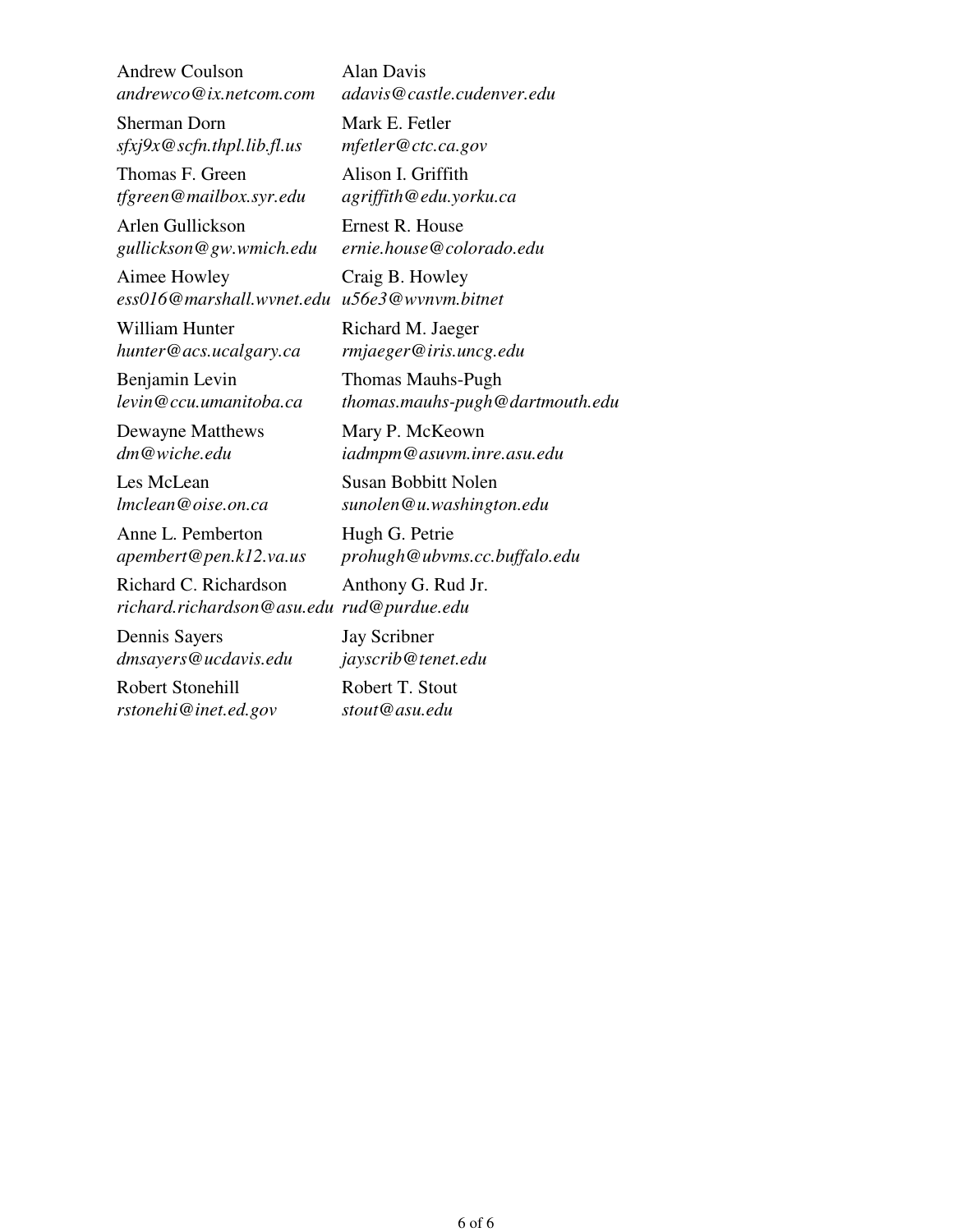

#### **Contributed Commentary on Volume 4 Number 15: Howley** *A Review of Dorn's* **Creating the Dropout**

*6 September 1996*

## **Sherman Dorn**

*sfxj9x@scfn.thpl.lib.fl.us*

Aimee Howley's review of my book *Creating the Dropout* focuses on my social constructivist perspective on dropping out. She says, quite accurately, that I have not placed myself in the now burgeoning literature on deconstruction except by my own analysis. I plead no contest, with one caveat: Howley's claim that I am avoiding theoretical writing refers to deconstruction methodology, not my discussion of dropping out itself. Howley does not discuss that in as much detail, and I trust her recommendation to read the book implies I have done THAT job at least adequately.

 The following, then, is a personal gloss on deconstruction and the social construction of dropping out.

 Howley's most pointed criticism (at least to me) is noting that my description of the dropout literature of the 1960s as "irrational" implies the existence of some rational description. Again, I agree that that phrasing is a bit crude. I would be more accurate in saying that Daniel Schreiber and others promoting the idea of a "dropout problem" implied they were being rational and, by their own standards, were inconsistent in that claim.

 Howley also asserts that I have tried to place myself outside the social construction of issues by implying some best construction of dropping out, especially in the final chapter where I suggest that viewing dropping out as an issue of inequities as an alternative. I make no explicit claim of being objective, nor do I think of myself as such. What I find as a legitimate use of deconstruction -- and of my book -- is in pointing out alternatives to the dominant social construction of an issue. The larger argument of the book, stated on page four, is that we have chosen the wrong way of viewing dropping out. Faced with two options, I prefer seeing education as a right of citizenship, not primarily as a tool of socialization. Stating my preference among historical options -- and staking a claim to the EXISTENCE of those options -- is not tantamount to claiming objectivity. It is claiming that we have the will to choose a particular social construction among feasible options.

 Here, Howley and I part company on the value of deconstruction. If the social construction of issues is *not* at least partly voluntary (and what else would you call it when the Ford Foundation subsidizes a deliberate campaign to call attention to a "dropout problem"?), then what is the point of deconstruction? I know that Howley would not suggest that we wallow in the despair of being pawns in a giant chess game beyond our imagining. Yet, in the review, she implies that the social construction of issues is dominated by social and material conflicts beyond the agency of individuals involved in creating that social construction. I disagree. Philadelphia civil rights workers knew well their disagreements with a public school system that systematically discounted the aspirations and abilities of African-American children. The